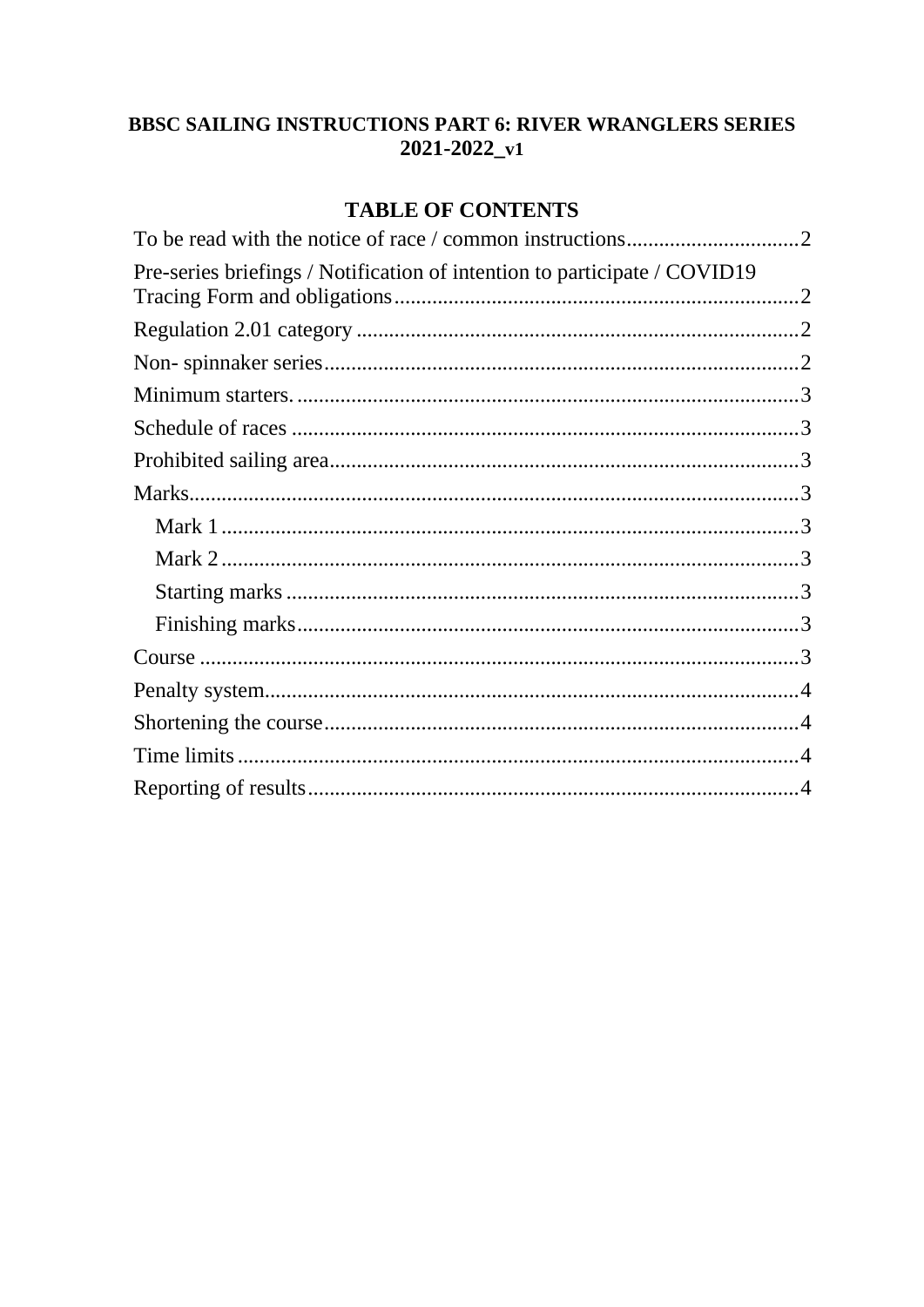## **PART 6: RIVER WRANGLERS' SERIES 2021-2022\_v1**

#### <span id="page-1-0"></span>**To be read with the notice of race / common instructions**

- 1. These River Wranglers' Series Sailing Instructions shall be read subject to and in conjunction with the **Club's** Keel, Trailable and Multihull:
	- (a) Notice of Race; and
	- (b) BBSC Sailing Instructions Part 1: Common Instructions.

### <span id="page-1-1"></span>**Pre-series briefings / Notification of intention to participate / COVID19 Tracing Form and obligations**

2. A boat that intends to participate in a River Wranglers' Series race shall:

- (a) attend a pre-series briefing for each of the Spring and Summer Series to be held in the vicinity of the **marina** on the date of the first race in each series at a time to be **posted**;
- (b) comply with the clauses in the Notice of Race under the heading "Mandatory electronic check-in"

A boat which is not represented at a pre-series briefing or which otherwise fails to comply with this **instruction** may be scored DNS.

### <span id="page-1-2"></span>**Regulation 2.01 category**

3. The Committee has:

- (a) selected Category 7 as the category in **regulation** 2.01 as the category most suitable for a race in this Series; and
- (b) added to the requirements of Category 7, the requirements specified in the Notice of Race under the headings "Regulation 2.01 categories, racing areas, dates and pre-race briefings" / "Other Series and Races".

#### <span id="page-1-3"></span>**Non- spinnaker series**

- 4. Each race in the River Wranglers' series is a non-spinnaker race. A boat, other than a cutter, shall use only a mainsail and headsail and not fly a spinnaker or other third sail however described. The headsail shall be attached to the forestay by each of its hanks or by a luff groove device. A cutter may use a staysail in accordance with its design specifications.
- 5. A boat that fails to observe the immediately preceding **instruction** shall be scored DSQ.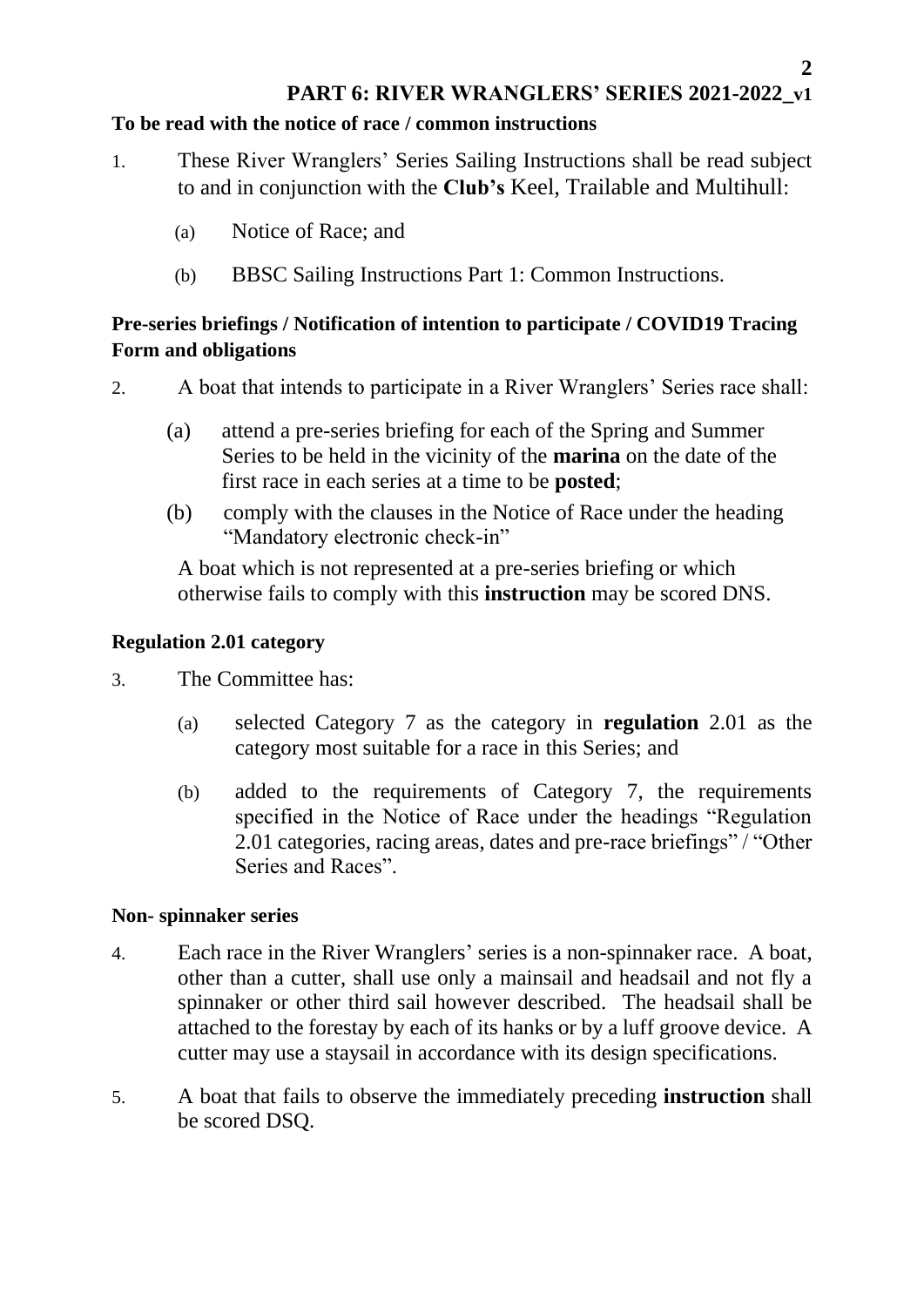### <span id="page-2-0"></span>**Minimum starters.**

6. Where no boat that is entered in a River Wranglers' Series starts a race in the series, the race shall be deemed to have been abandoned and no points shall be awarded.

### <span id="page-2-1"></span>**Schedule of races**

- 7. The dates, start times and finish times for races in the River Wranglers' Spring and Summer Series appear in the **Program**.
- 8. If a race in the River Wranglers' Series is abandoned or postponed it may be resailed on a date and time to be **posted**.

### <span id="page-2-2"></span>**Prohibited sailing area**

- 9. A boat in a race in a River Wranglers' Series must not pass between a moored boat and the shore.
- 10. A boat failing to observe this **instruction** shall be scored DSQ.

## <span id="page-2-3"></span>**Marks**

11. A laid mark may be a yellow, orange or pink inflatable mark.

## <span id="page-2-4"></span>*Mark 1*

12. Mark 1 is a mark laid on the Clyde River in the vicinity of the **marina**.

# <span id="page-2-5"></span>*Mark 2*

13. Mark 2 is the starboard channel mark on the Clyde River closest to the Princes Highway bridge over the river or as otherwise advised by the River Wranglers' Series Race Officer.

## <span id="page-2-6"></span>*Starting marks*

14. The starting marks will be the windsock on the shed west of the Catch of the Day outdoor dining area and a mark on the Clyde River.

## <span id="page-2-7"></span>*Finishing marks*

15. The finishing marks will be the windsock on the shed west of the Catch of the Day outdoor dining area and a mark located on the Clyde River.

## <span id="page-2-8"></span>**Course**

16. The course for a race in a River Wranglers' Series is:

All marks to port.